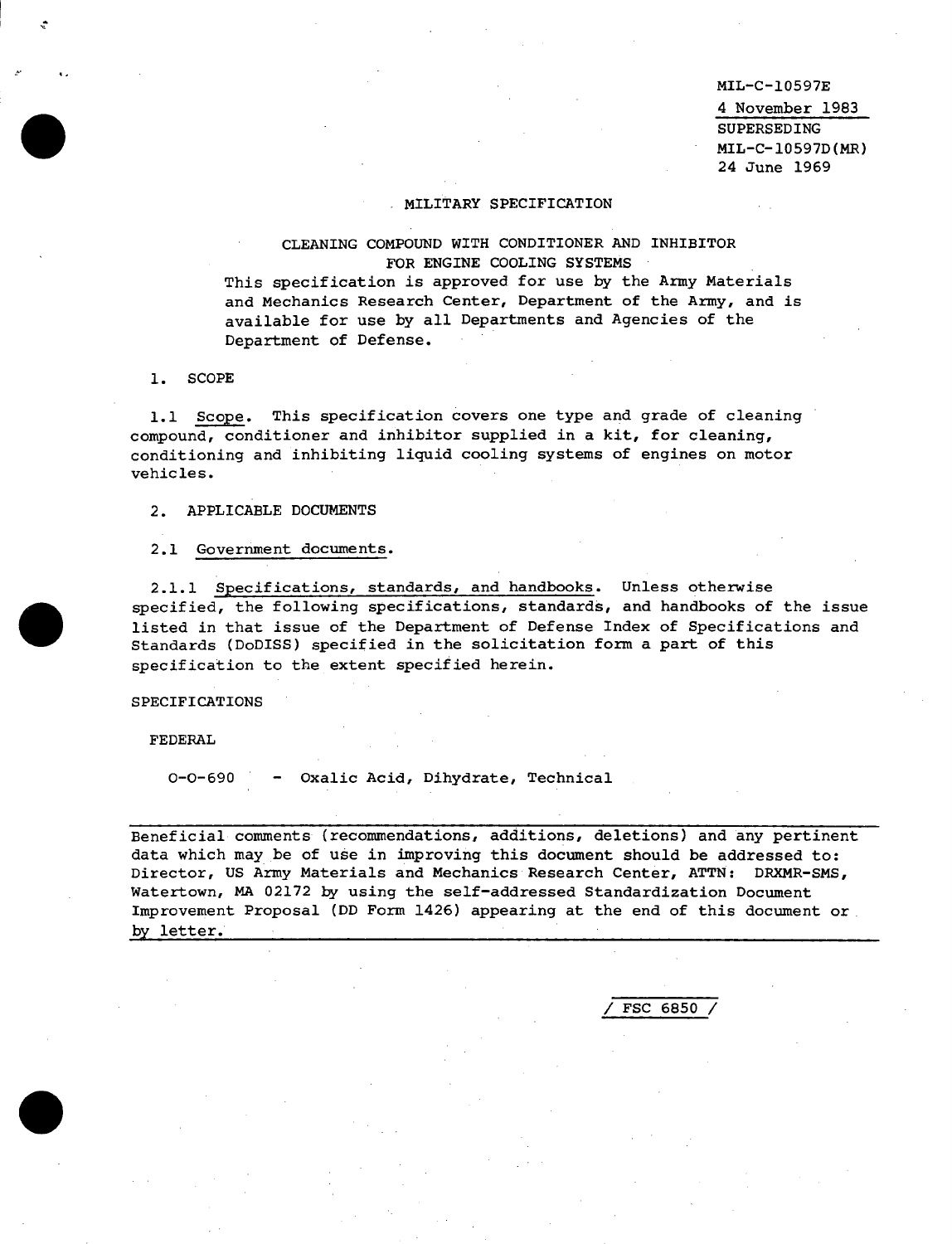. .,

ė

```
0-s-605 - Sodium Silicate Solution
PPP-B-585 - Boxes, Wood, Wirebound
PPP-B-601 - Boxes, Wood, Cleated Plywood
PPP-B-621 - Boxes, Wood, Nailed and Lock-Comer
```
#### MILITARY

**MIL-P-116 - Preservation, Methods of MIL-B-117 - Bag, Sleeve and Tubing - Interior Packaging MIL-B-26701E - Bottles, Screw Cap and Carboys Polyethylene Plastic MIL-A-53009 - Additive, Antifreeze Extender, L,iquid Cooling Systems**

# **STANDARDS**

### MILITARY

**MIL-STD-105 - Sampling Procedures and Tables for Inspection by Attributes MIL-sTD-129 - Marking for Shipment and Storage**

(Copies of specifications, standards~ handbooks~ drawings~ and publications required by manufacturers in connection with specific acquisition functions should be obtained from the contracting activity or as directed by the contracting officer.)

**2.2 Order of precedence. In the event of a conflict between the text of this specification and the references cited herein, the text of this specification shall take precedence.**

### *3.* **REQUIREMENTS**

### **3.1 Cleaner.**

**3.1.1 Components. The minor component shall be a solution of aluminum chloride in water. The major component shall be a granular powder consisting of a mixture of oxalic acid and cornstarch. The oxalic acid shall conform to the requirements of 0-0-690, type II.**

**3.1.2 Physical characteristics. The physical characteristics of the cleaner shall confoxm to the requirements of table I, when tested by the methods indicated therein.**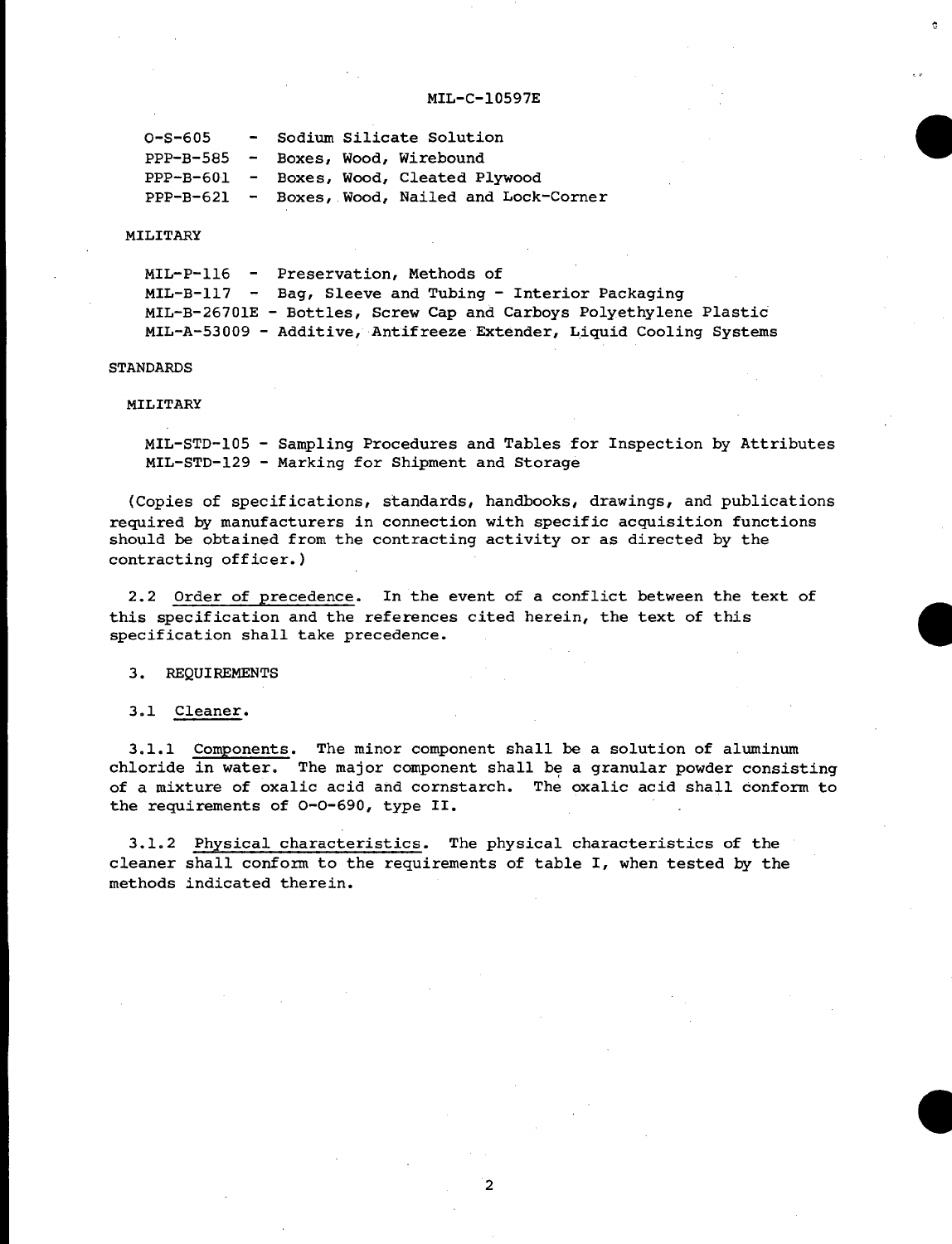|                                               | Requirements |         | Method        |  |
|-----------------------------------------------|--------------|---------|---------------|--|
| Characteristics                               | Minimum      | Maximum | paragraph     |  |
| Major component (granular powder)             |              |         |               |  |
| Oxalic acid, calculated as anhydrous, grams   | 287.5        | 295.0   | 4.3.4.1       |  |
| Cornstarch, percent by weight of major        |              |         |               |  |
| component                                     | 1.0          | 2.0     | 4.3.4.2       |  |
| Minor component (liquid)                      |              |         |               |  |
| Aluminum chloride solution, weight calculated |              |         |               |  |
| as anhydrous AlCl <sub>3</sub> , grams        | 49.0         | 53.0    | 4, 3, 4, 3, 2 |  |

**Table I. Physical characteristics**

**3.1.3 Chemical characteristics. The aluminum chloride solution shall confom to the requirements of Table II.**

**Table II. Chemical characteristics of aluminum chloride solution**

|                                                                   | Requirements |         | Method    |
|-------------------------------------------------------------------|--------------|---------|-----------|
| Characteristics                                                   | Minimum      | Maximum | paragraph |
| Aluminum chloride, calculated as anhydrous,                       |              |         |           |
| percent by weight<br>Chlorine, calculated as percent by weight of | 22.5         | 28.0    | 4.3.4.3.1 |
| anhydrous aluminum chloride                                       | 75.0         | 80.0    | 4.3.4.3.3 |
| pH of 1-percent AlCl3 solution                                    | 3.15         | 3.35    | 4.3.4.3.4 |

#### *3.2* **Conditioner.**

 $\ddot{\phantom{a}}$ 

 $\bullet$ 

ż

**3.2.1 Components. The conditioner shall consist of two components. One component (sodium silicate) is a solution conforming to the requirements of 0-S-605, class 1, and the other component (alkaline .conditioner) is a granular powder. The conditioner shall be furnished in the same kit with the cleaner.**

**3.2.2 Physical characteristics. The physical characteristics of the conditioner components shall confozm to the requirements of table III, when tested by the methods indicated therein. The materials are calculated on the anhydrous basis for uniformity and are not required to be present in this form.**

**3**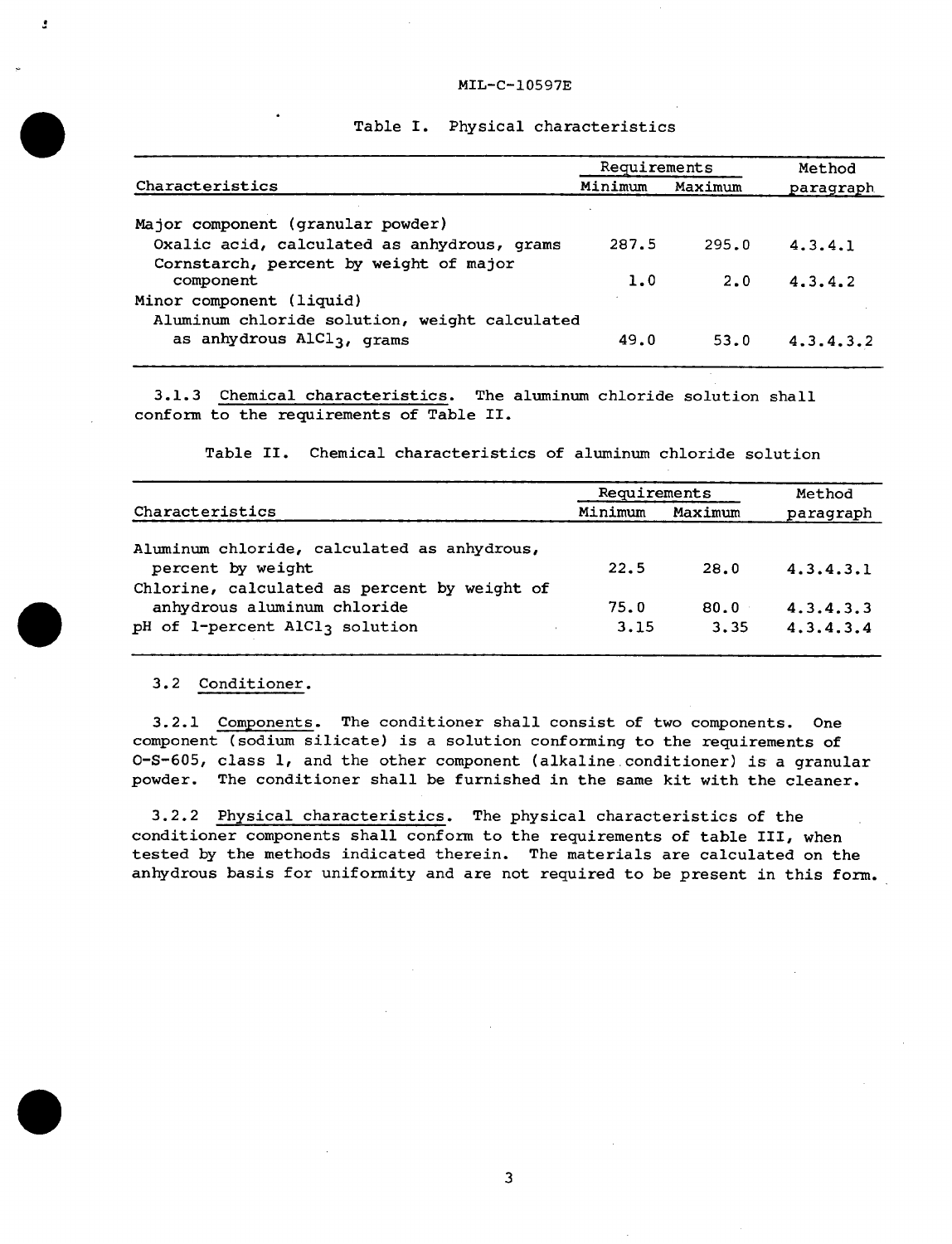# **Table III. Physical characteristics**

|                                               | Requirements |         | Method    |  |
|-----------------------------------------------|--------------|---------|-----------|--|
| Characteristics                               | Minimum      | Maximum | paragraph |  |
| Alkaline conditioner component                |              |         |           |  |
| Trisodium phosphate, anhydrous, grams         | 139          | 150     | 4.3.4.5   |  |
| Borax, anhydrous, grams                       | 115          | 125     | 4.3.4.6   |  |
| Sodium carbonate, anhydrous, grams            | 50           | 60      | 4.3.4.7   |  |
| Sodium silicate component                     |              |         |           |  |
| Sodium silicate solution, total weight, grams | 325          | 400     | 4.3.3.1.2 |  |
|                                               |              |         |           |  |

**3.2.3 Chemical characteristics. The chemical characteristics of the alkaline conditioner shall conform to the requirements of table IV when tested by the method indicated therein. The chemical characteristics of the Sodium Silicate, Liquid Conditioner, shall conform to the requirements set forth in 0-S-605, class 1, when tested as specified herein.**

**Table IV. Chemical characteristics**

| Characteristics                                                         | Maximum<br>titer | Method<br>Paragraph |  |
|-------------------------------------------------------------------------|------------------|---------------------|--|
| Free alkali in the alkaline conditioner<br>(Ml. 0.1N hydrochloric acid) | 1.00             | 4.3.4.8             |  |
|                                                                         |                  |                     |  |

**3.3 Inhibitor. The inhibitor shall conform to MIL-A-53009, and be furnished in a separate heat-sealed, waterproof bag (see figure 3). The bag shall contain a minimum of 282 grams (10 ounces) and a maximum of 292 grams,** the **weight to be determined in accordance with paragraph 4.3.3.1.1.**

**3.4 Material. The dry components shall'be free flowing and shall retain these characteristics until used, if the individual containers are kept sealed as received until time of use. There shall be no evidence of leakage of powder from the'packages or liquid from the bottles when inspected in accordance with paragraph 4.3.1.**

**,'**

**4. QUALITY ASSURANCE PROVISIONS**

**4.1 Responsibility for inspection. Unless otherwise specified in the contract or purchase order, the contractor is responsible for the performance of all inspection requirements as specified herein. Except as otherwise specified in the contract or purchase order, the contractor may use his own or any other facilities suitable for the performance of the inspection requirements specified herein~ unless disapproved by the Government. The Government reserves the right to perform any of the inspections set forth in the specification where such inspections are deemed necessary to assure that supplies and services conform to prescribed requirements.**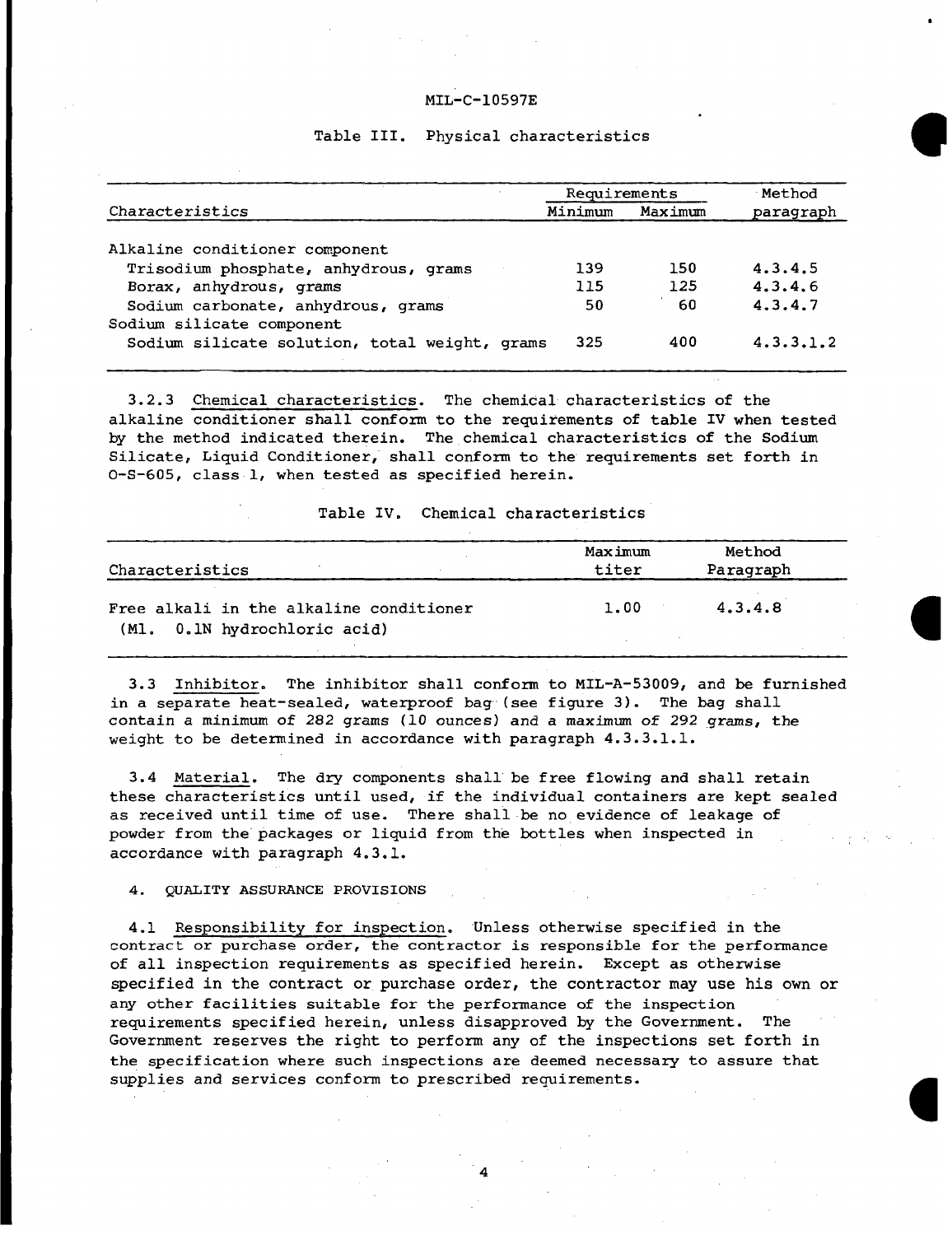**4.1.1 All tests required herein for the testing components of this kit are classified as acceptance tests~ for which necessary sampling techniques and methods of testing are specified in section 4.**

**4.1.2** Lot size. A lot **shall consist of that number of kits which can be filled by the smallest component quantity (oxalic acid plus eomstarch, alkaline conditioner, or corrosion inhibitor) that can be homogeneously blended by the supplier at one time in one mixing unit.**

**4.2 Sampling.**

 $\bullet$ 

**4.2.1 Sampling for inspection of filled kits. A random sample of filled kits shall be taken in accordance with MIL-STD-105 for the inspection specified in 4.3.1.**

**4.2.2 Sampling for inspection of the packaging and packing. A random sample of packs shall be taken in accordance with MIL-STD-105, inspection level S-2, for examination of the packaging and packing as specified in 4.3.2. The sample unit shall be one fully packed shipping container. Closed shipping containers shall be examined for closure defects.**

**4.2.3 Sampling for lot acceptance tests. Three (3) kits from each lot shall be selected at random and submitted to the laboratory for testing. After determining the total weight of each component in 4.3.3.1, a composite sample shall be used for acceptance tests. When specified by the procuring** activity samples selected as above shall be submitted to the designated Government laboratory for verification testing.

*4.3* **Inspection.**

**4.3.1 Inspection of filled kits. Inspection of filled kits (see 4.2.1) shall be conducted in accordance with the following classification of defects. The acceptable quality level (AQL) shall be 2.5 percent defective.**

| All Corp.<br>Defect                           | Method of<br>inspection |  |
|-----------------------------------------------|-------------------------|--|
| Underfilling of components                    | 4.3.3.1                 |  |
| Leakage of liquid from bottles                | Visual                  |  |
| Leakage of powders from bags                  | Visual                  |  |
| Non-compliance of physical form of components | Visual                  |  |
| Dry components are not free flowing           | Visual                  |  |

# **4.3.2 Inspection of packaging and packing.**

**4.3.2.1 Inspection of packaging. Inspection of packaging (see 4.2.2) shall be conducted in accordance with the following classification of defects for compliance with section 5.1 of this specification. The acceptable quality level (AQL) shall be 2.5 percent defective.**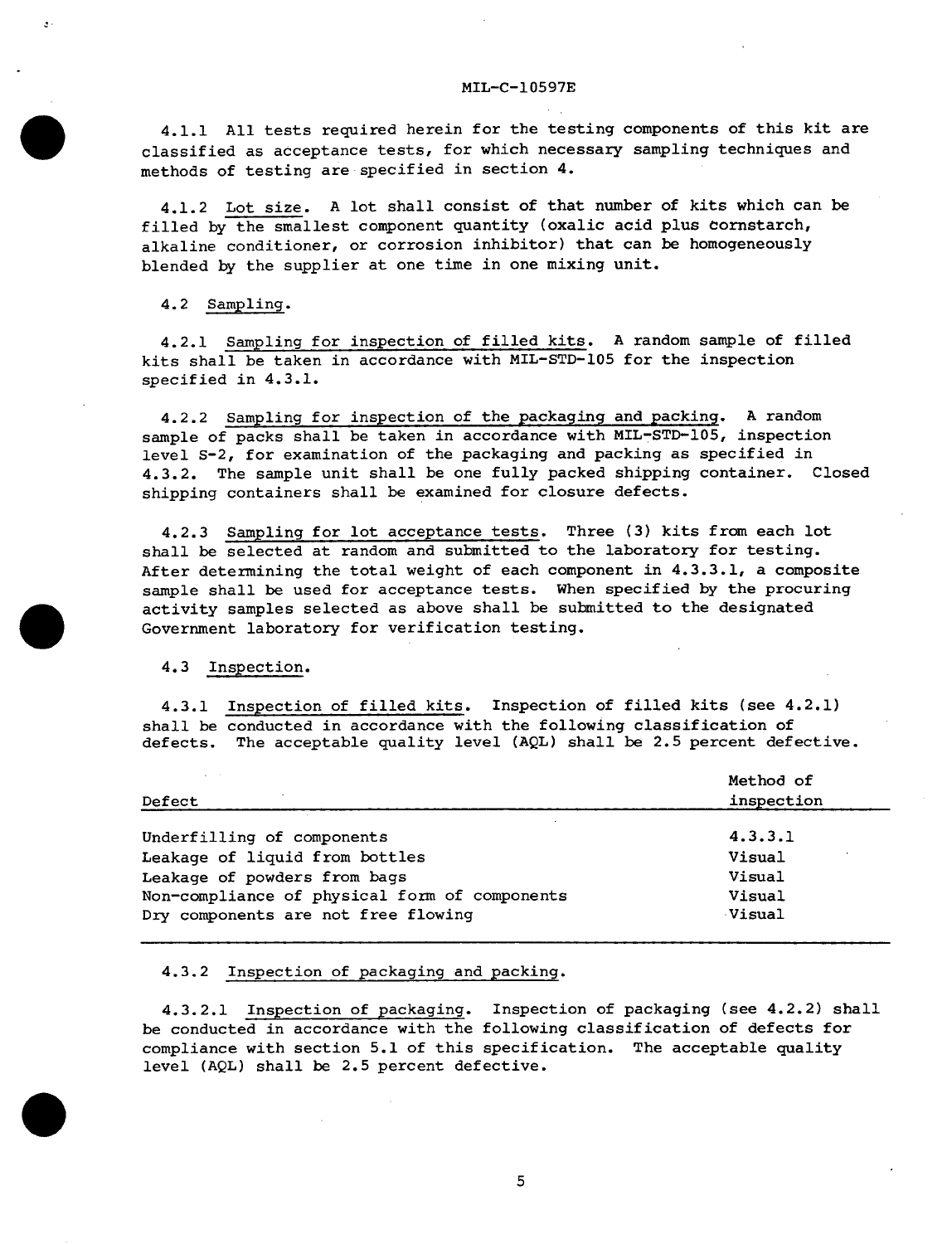**4.3.2.2 Inspection of packing. Inspection of packing (see 4.2.2) shall be conducted in accordance with he following classification of defects for compliance with section 5.2 of this specification. The acceptable quality level (AQL) shall be 2.5 percent defective.**

|                                        | Method of  |                           |  |
|----------------------------------------|------------|---------------------------|--|
| Defect                                 | inspection | Requirement               |  |
|                                        |            |                           |  |
| Packaging not as specified             | Visual     | 5.1.1, 5.1.2, 5.1.3       |  |
| Self-shrinking cellulose band absent   | Visual     | 5.1.1, 5.1.2              |  |
| or not in accordance with figure 3     |            |                           |  |
| Method of packaging not as specified   | Visual     | 5.1.1, 5.1.2              |  |
| Packing not as specified               | Visual     | 5, 2, 1, 5, 2, 2, 5, 2, 3 |  |
| Closure and strapping not as specified | Visual     | 5.2.1, 5.2.2              |  |
| Gross weight exceeds that specified    | Weigh      | 5.2.1, 5.2.2              |  |
| Marking not as specified               | Visual     | 5.3, 5.3.2                |  |
| Instructions for use sheet missing or  | Visual     | 5.3.1                     |  |
| not as specified                       |            |                           |  |

# **4.3.3 Inspection for physical characteristics.**

# **4.3.3.1 Total weight determination.**

**4.3.3.1.1 Dry components. Weigh the bag with the dry component to a tenth of a gram. Transfer the contents to a dry stoppered flask and reweigh the bag. Perform this operation for each of the three dry components. Record the difference in weight as the total weight of the major cleaner component (oxalic acid), of alkaline conditioner component and of inhibitor.**

**,.**

**4.3.3.1.2 Liquid com~onents. Weigh the bottle containing the liquid component to a tenth of a gram, after removing the.self-shrinking band. Transfer the contents to a dry stoppered flask. Rinse the bottle five times with distilled water and once with 95 percent ethanol. Dg' 'with a stream of air. Reweigh the bottle. Perform this operation for both liquid components. Record the difference in weight as the total weight of the minor cleaner component (aluminum chloride solution) and of the sodium silicate conditioner component.**

**4.3.4 Inspection for chemical characteristics.**

**6**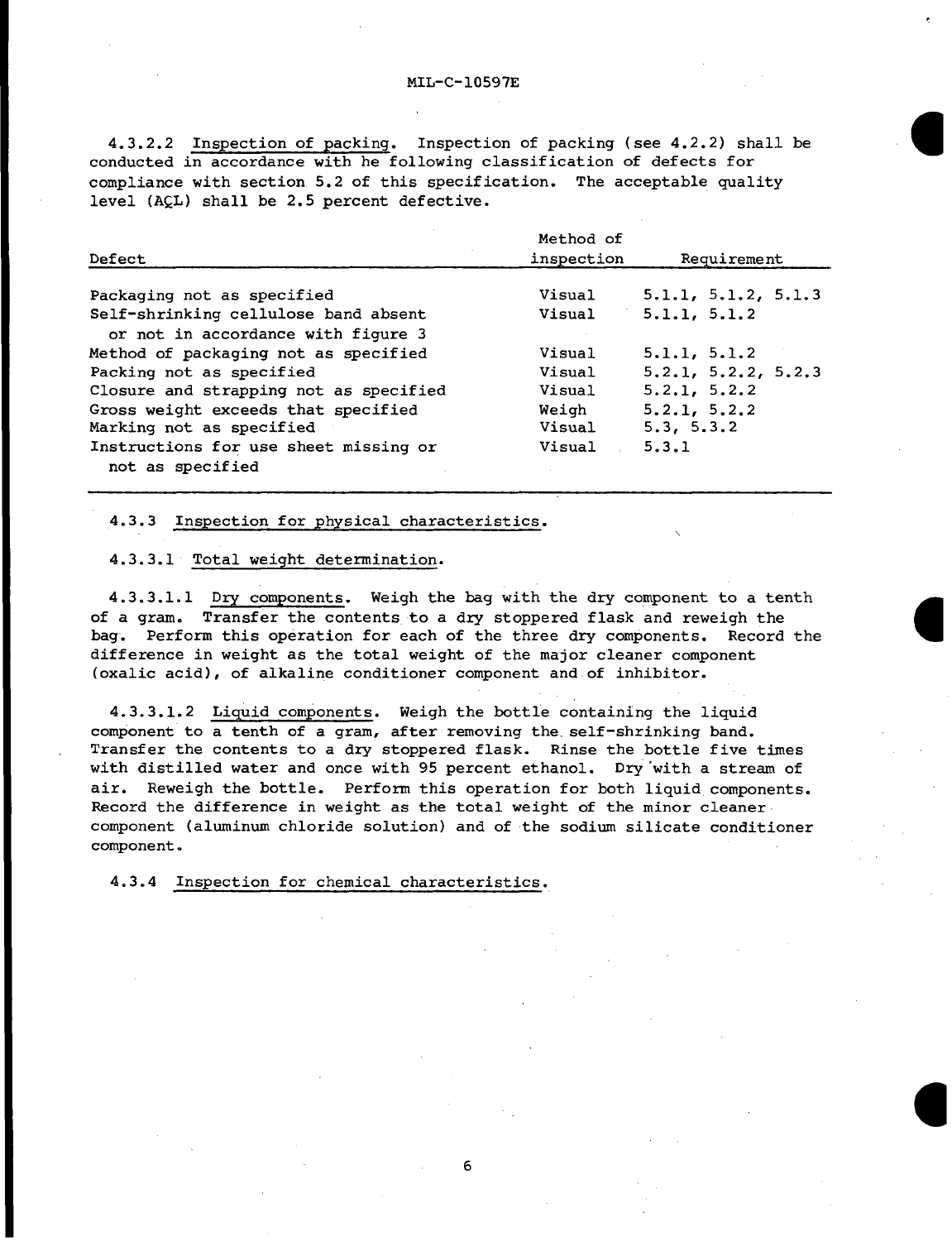**4.3.4.1 Determination of oxalic acid. The percentage of anhydrous oxalic acid shall be calculated from the number of milliliters of tenth normal potassium permanganate (KMn04) used in the titration specified in 0-0-690. For a sample of exactly 0.250 grams, the calculation shall be made as follows:**

**Percent oxalic acid, anhydrous** =  $A = mL$ **. KMnO<sub>4</sub>** x 1.8

.

 $\bullet$ 

 $\bullet$ 

**a**

.

**Weight oxalic acid, anhydrous, in package = (total weight from 4.3.3.1.1) x A 100**

**4.3.4.2 Determination of percent of cornstarch in oxalic acid. Twenty-five (25.00) grams of the oxalic acid component shall be placed into a weighed 100 ml. centrifuge tube (Corning 8200, 8160, or equal). Ethyl alcohol shalI be added to the 100 ml. mark, the tube stoppered and shaken thoroughly until the oxalic acid is dissolved. The sample shall be centrifuged for 15 minutes at approximately 1750 r.p.m. The clear solution shall be decanted. Fifty (50) ml. of ethyl alcohol shall be added to the tube and the contents shaken up. The sample shall be centrifuged as indicated before. The wash alcohol shall be decanted. The alcohol left in the centrifuge tube with the cornstarch shall be removed by first evaporating on a steam bath for twenty minutes and then by placing the tube in an oven at llO°C for 30 minutes. The tube shall be cooled in a desiccator over calcium chloride for 30 minutes, then reweighed. The gain in weight shall be tentatively recorded as weight of cornstarch.**

**Two microscope slides, one with starch extracted from the oxalic acid and contained in the centrifuge tube, the other with known cornstarch, shall be prepared by placing the powder on the slide, mounting in Canada balsam, and covering with cover glasses. The form of the two starches, magnified 50 times, shall be compared under the microscope. When the two starches are found to be identical in general shape and form the following calculations shall be made:**

**percent cornstarch = weight of cornstarch x 4**

**If the two are** not identical as indicated, the material shall be reported as failing the requirements for cornstarch, percent by weight, of 3.1.2, table I.

### *4.3.4.3* Aluminum chloride.

**4.3.4.3.1 Determination of percent aluminum chloride, anhydrous. Into a 100 ml. volumetric flask, weigh approximately 4 grams of the aluminum chloride solution taken from the glass stoppered flask of 4.3.3.1.2, to the fourth decimal and designate this weight as weight A. Dilute the weighed sample to the mark with distilled water and agitate to insure homogeneity. This solution will also be used in connection with paragraphs 4.3.4.3.3 and 4.3.4.3.4. Ten milliliters of this solution shall be transferred to a 400 ml. beaker by means of a pipet. The solution shall be diluted to 100 ml. with distilled water, 5 grams of ammonium chloride and a few drops of methyl red indicator addedr and the solution heated just to boiling. Six normal NI-140H shall be added dropwise until the color changes to a distinct yellow.** The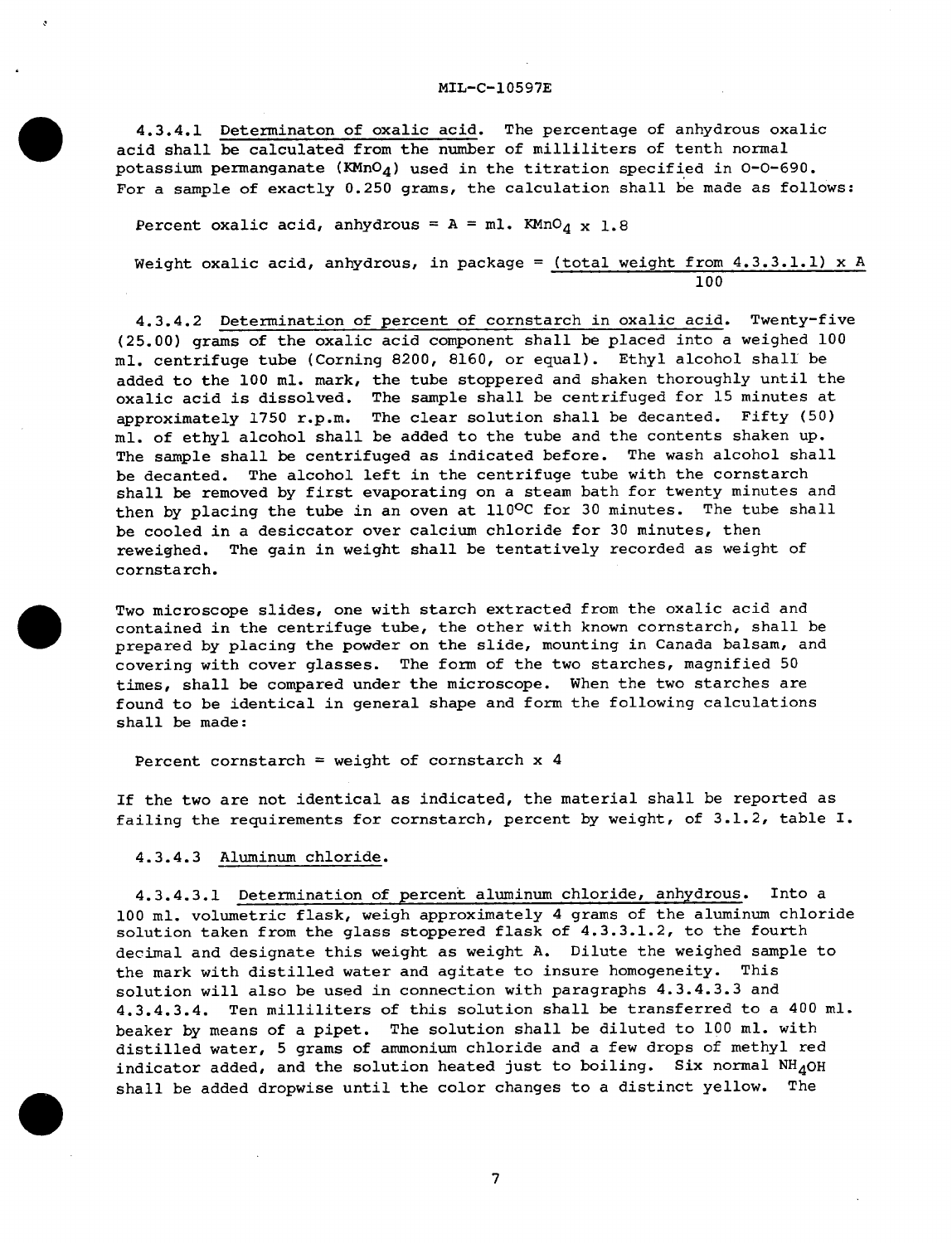**a**

**solution shall be boiled 1 to 2 minutes and filtered at once through 9 cm. Whatman 41H filter paper or equivalent. The precipitate shall be washed with a 2-percent NH4C1 solution. The precipitate with the filter paper shall be transferred to an accurately weighed crucible, charred, and then ignited for 5 to 10 minutes over a blast burner. The crucible shall be cooled in a desiccator and weighed, the gain in weight in grams being recorded as A~203, provided the precipitate is white. If the precipitate is other than white, the gain in weight shall be recorded as weight of unknown material, and the sample shall be assumed to contain less than the acceptable percent of anhydrous aluminum chloride.**

**weight A1203 x 2616 Percent** aluminum chloride, anhydrous, by weight =  $B =$ **weight A 4.3.4.3.2 Total weight as anhydrous aluminum chloride (see table I). Weight as anhydrous = total weight (4.3.3.1.2) x B 100**

**4.3.4.3.3 Determination of percent chlorine in aluminum chloride (calculated as anhydrous) component. Ten milliliters of the solution prepared in 4.3.4.3.1 shall be transferred to a 400 ml. beaker by means of a pipet. The solution shall be diluted to 50 ml. with distilled water and 5 ml. of 6N nitric acid shall be added. The solution shall then be heated to 90° to 95°C. and 20 milliliters of standardized 0.1 N silver nitrate solution shall be added by means of a pipet, the solution being stirred during the addition.** The solution shall be heated until the precipitate has coagulated, then filtered through Whatman No. 44 or equivalent filter paper. The filter paper and precipitate shall be washed with hot distilled water until free of silver nitrate (about six times). Five milliliters of a saturated water solution of ferric alum shall be added, as an indicator, to the filtrate and the solution shall be titrated to a permanent pink tint with a standardized 0.1 N ammonium thiocyanate solution.

**Chlorine, percent by weight of anhydrous aluminum chloride = P**

(20 **x** normality of  $\text{AgNO}_3$ ) - (ml.  $\text{NH}_4\text{CNS}$  **x** normalilty of  $\text{NH}_4\text{CNS}$ )  $P = 3546$  x  $$ **weight A\* x B\***

**\*From paragraph 4.3.4.3.1**

**4.3.4.3.4 Determination of pH of l-percent solution of hydrated aluminum chloride. Prepare the 1 percent solution as follows: Dilute to 50 ml. in a volumetric flask, a pipeted volume of Y ml. of solution prepared in 4.3.4.3.1, calculated from:**

**Y= 2760 weight A\* x B\***

\*From 4.3.4.3.1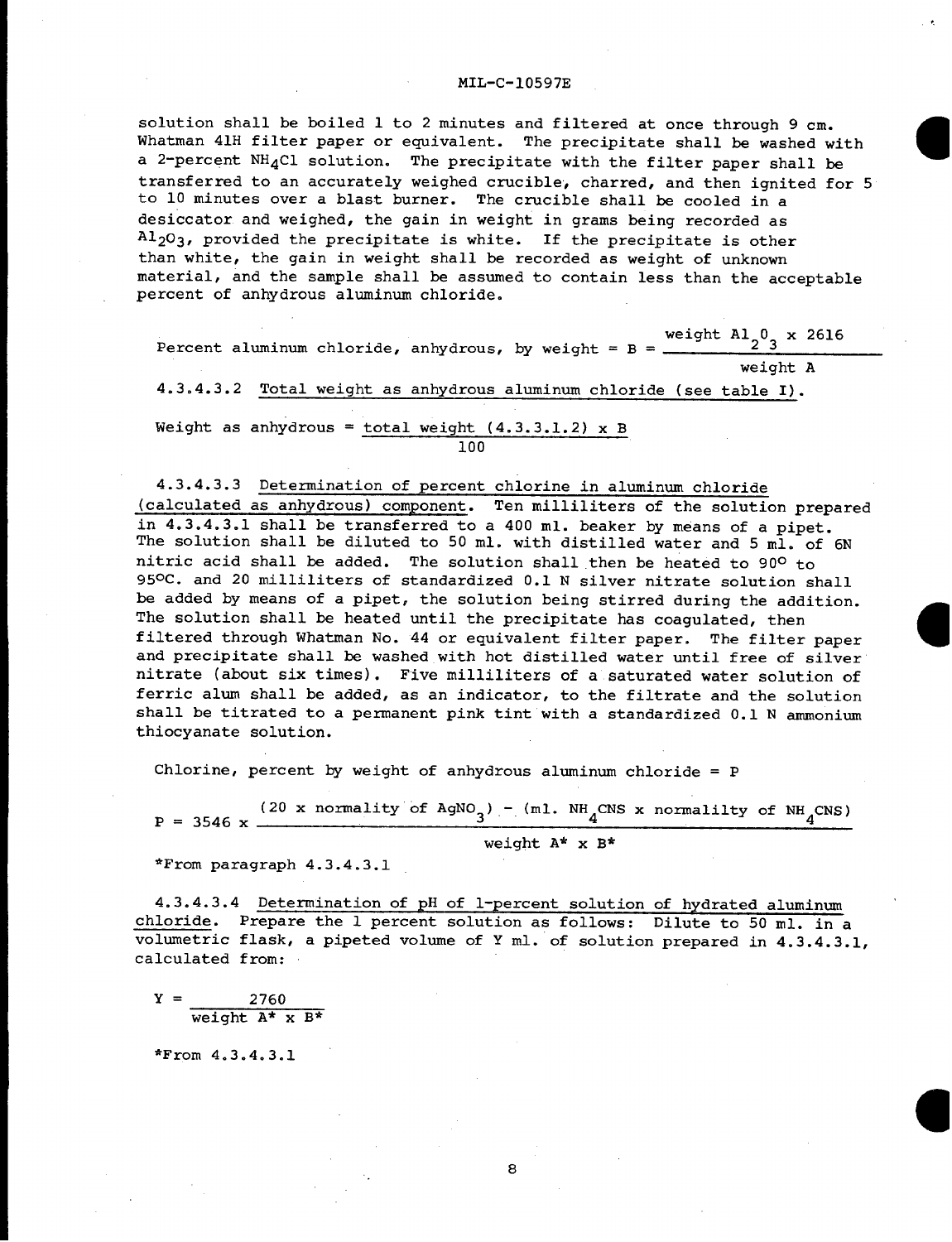**A pH meter, Beckman or equal, utilizing glass electrode~ shall be standardized with a buffer pH = 7.0.** <sup>A</sup> **determination shall be made by means of the standardized meter on the l-percent solution.**

**4.3.4.4 Sodium sililcate. The chemical characteristics of the sodium silicate shall conform to the requirements of the specification when tested by the methods of 0-S-605, class 1.**

**4.3.4.5 Determination of trisodium phosphate. Accurately weigh 2.0 grams of the alkaline conditioner. The sample shall be transferred to a 500 ml. volumetric flask, dissolved in distilled water and diluted to the mark. Fifty milliliters of this solution shall be pipeted into a 300 ml. Erlenmeyer flask and diluted to 100 ml. Ten milliliters of concentrated nitric acid and 10 g. ammonium nitrate shall be added to the flask. The solution shall be heated to 30 - 450C . Fifty milliliters of the ammoniacal molybdate solution (see 4.3.4.5.1) shall be added. Do not heat the solution after addition of the molybdate solution. The solution shall be agitated by shaking or with a magnetic stirrer for 10 minutes. The precipate shall be allowed to settle about 30 minutes. The solution shall be filtered through fine textured filter paper. The precipitate and flask shall be washed with five 15-20 ml. portions of 1 percent potassium nitrate solution. The paper shall then be washed similarly, starting at the rim. The paper and precipitate shall be returned to the flask, and standardized 0.5N (normality Nl) sodium hydroxide added from a buret to decompose the precipitate. An excess of 2.0 ml. shall be added. Record volume V~ of 0.5N sodium hydroxide used. The sides of the flask shall be washed down and the volume made up to 150 ml. S& drops of phenolphthalein indicator shall be added. The solution shall be titrated with standardized O.lN (normality N3) nitric acid until the pink color is discharged. The volume V3 of O.lN nitric acid used shall be recorded. The solution shall be back titrated to the pink color with standardized O.lN (normality N2) sodium hydroxide. The volume V2 of O.lN sodium hydroxide used shall be recorded.**

**All solutions must be carbon dioxide free.**

**(me NaOH - me HN03) (7.1291) Percent trisodium phosphate, anhydrous = T =**

**weight of sample**

 $me$  **NaOH** = **total**  $V_1N_1 + V_2N_2$ 

 $me$   $HNO_3 = V_3N_3$ 

.

 $\bullet$ 

**Weight trisodium phosphate, anhydrous = (Total weight from 4.3.3.1.1) x T 100**

**4.3.4.5.1 Preparation of ammoniacal molybdate solution. In a one liter beaker 61 g. crystalline ammonium molybdate~ 57 g. ammonium nitrate and 47** ml. **concentrated ammonium hydroxide shall be placed. Five hundred milliliters ofwater shall be added, and the beaker warmed to aid solution. The solution shall be filtered and made up to one liter.**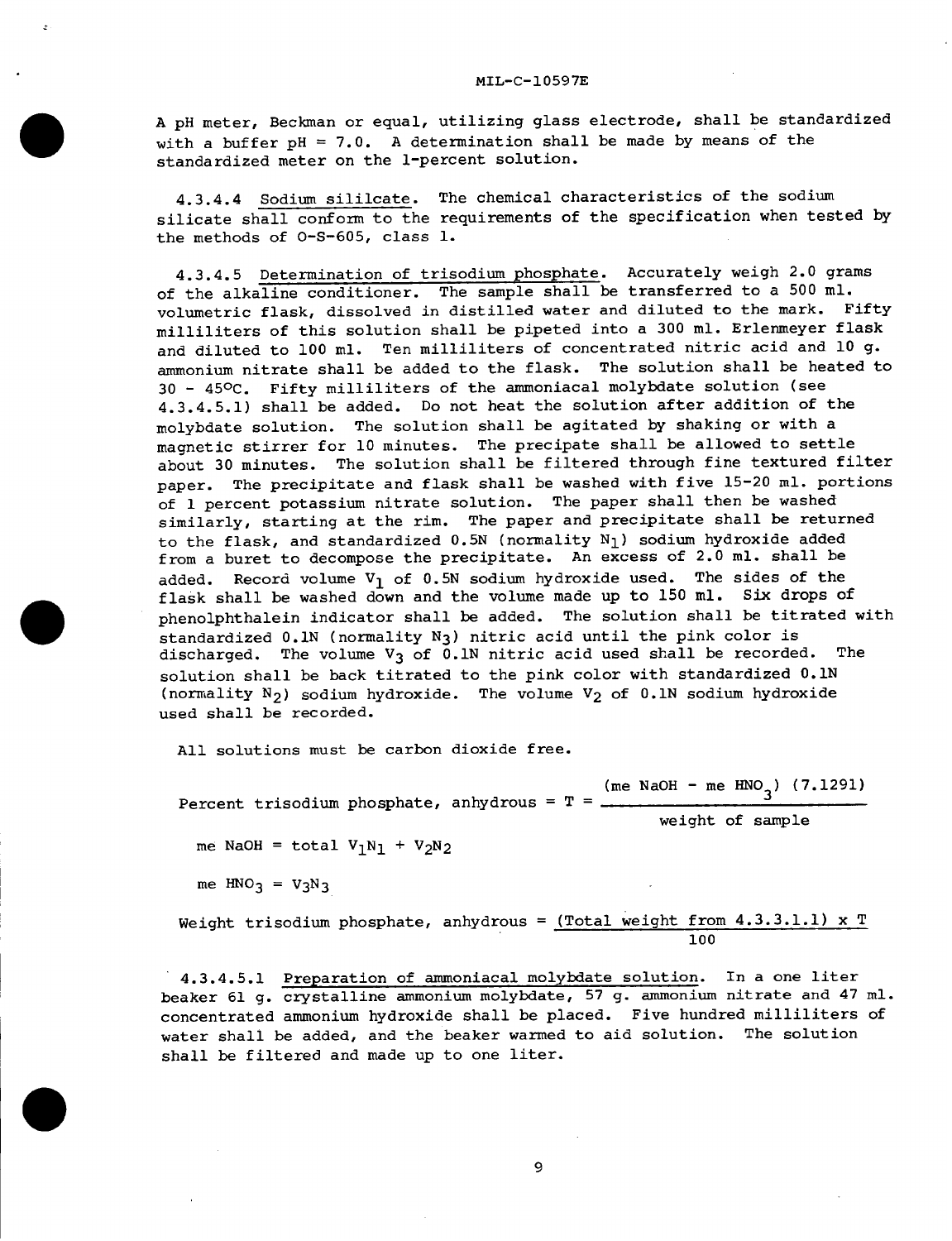**4.3.4.6 Determination of borax. Accurately weigh 0.9 grams of the alkaline conditioner into a 300 ml. Erlenmeyer flask. Seventy-five milliliters distilled water shall be added to the flask. When solution is complete, barium chloride (5 percent solution) shall be added in slight excess while stirring. After settling, the solution shall be filtered through fine textured filter paper (Whatman 42 or equivalent). The flask and paper shall be washed with two 10 mi. portions of water. The paper shall be returned to the flask. Six normal hydrochloric acid shall be added to the flask to dissolve the precipitate, and the sample diluted to 50 ml. The sample shall be stirred to break up the paper. Six normal sodium hydroxide shall be added until the solution is alkaline and the phosphate has reprecipitated. A few drops of sodium hydroxide and a few drops of the barium chloride solution shall be added to check for completeness of precipitation. The solution shall be filtered and washed as before. The filtrates shall be combined and diluted to 200 ml. The solution shall be made slightly acid with 6 N hydrochloric acid. TWO drops of methyl orange indicator shall be added and the solution made alkaline with standard 0.5 N sodium hydroxide to a clear lemon yellow color. The buret reading shall be recorded as Vme Fifty milliliters of glycerine or 1 gm. mannitol and phenolphthalein indicator shall be added. The solution shall be titrated to the pink end-point. Glycerine in 5 ml. portions or mannitol in 0.5 g. portions shall be added and the titration continued until a permanent pink end-point is reached. The buret reading shall be recorded as Vp, the total alkali used in the titration.**

**Percent Na2B407, anhydrous = X**  $=$   $\frac{(\text{V} - \text{V})}{\text{p}}$   $(5.0307)$   $(\text{N})$ **weight of sample**

 $V_{\rm p}$  - Volume standard sodium hydroxide to phenolphthalein end-point - Volume standard sodium hydroxide to methyl Orange end-point N - Normality of sodium hydroxide (approx. 0.5 N)

**Weight borax, anhydrous = (Total weight from 4.3.3.1.1)** <sup>x</sup> **X 100**

**4.3.4.7 Determination of sodium carbonate. Accurately weigh 2.3 g. of the dry alkaline conditioner into a 4 ml. glass thimble. The apparatus (figure 1) with 15 ml. 6 N hydrochloric acid, and with rubber policemen covering the outlet from the calcium chloride drying tube and the gas inlet tube shall be weighed accurately. The thimble shall be carefully introduced into the flask with tweezers. The total weight of the apparatus, acid thimble with sample is known. The policemen covering the drying tube outlet shall be removed and the thimble overturned by tilting or jarring the flask. After the reaction has stopped, the gas inlet tube shall be connected to the purifying train of soda lime and calcium chloride tubes. The outlet tube shall be connected to the suction line. Air shall bubble in at the rate of 3 bubbles per second. After 25 minutes, the flask shall be disconnected, the policemen replaced, and the apparatus weighed. The operation shall be repeated for 10 minute intervals until the weight is constant.**

Percent sodium carbonate =  $S = (weight \text{ loss})$  (240.86) weight of sample

**Weight sodium carbonate,** anhydrous = (Total weight from 4.3.3.1.1) x S 100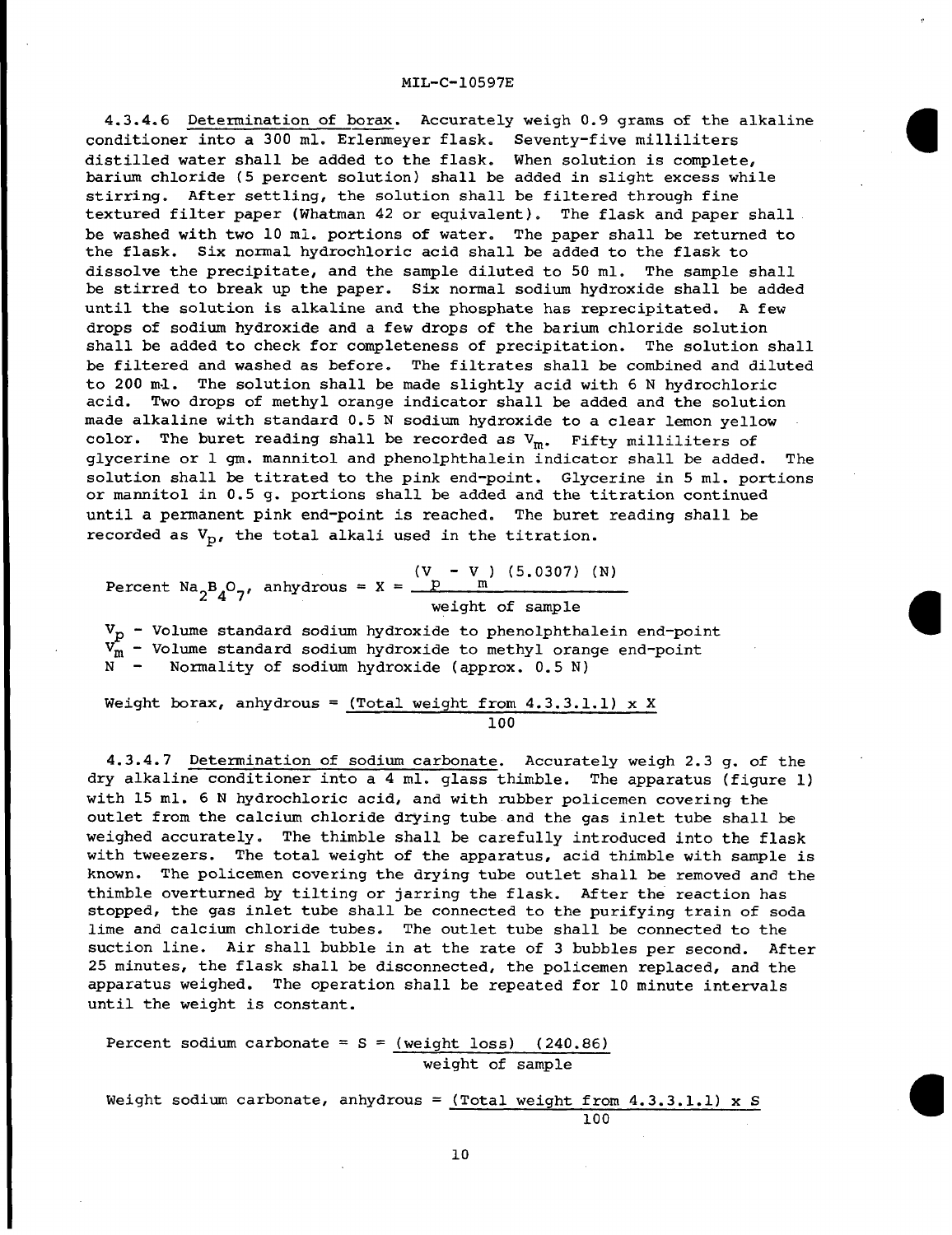**4.3.4.8 Free alkali. Ten grams of the dry alkaline conditioner, weighed to the second decimal, shall be placed in a 125 ml. glass stoppered Erlenmeyer flask. Fifty milliliters of absolute ethyl alcohol shall be pipeted into the flask. The flask shall be shaken vigorously for 2 minutes. The alcohol shall be filtered through double, fast paper (Whatman 41 or equivalent). Twenty, milliliters, pipeted into a 120 ml. Erlenmeyer flask containing 20 ml. water, shall be titrated with standard O.lN hydrochloric acid to the phenolphthalein end point. Free alkali shall be reported as milliliters of O.lN hydrochloric acid as specified in table IV.**

**4.3.4.9 Inhibitor. The chemical characteristics of the inhibitor shall conform to the requirements of the specification when tested by the method of 0-1-490.**

**4.4 Rejection. When any sample fails one or more requirements of section 3 of this specification when tested as specified in section 4, the lot represented by that sample shall be rejected.**

# *5.* **PREPARATION FOR DELIVERY**

,

 $\bullet$ 

 $\bullet$ 

*5.1* **Preservation and packaging. Preservation and packaging shall be level A, B, or C as specified in the contract or order.**

**5.1.1 Level A. The dry components, oxalic acid, alkaline conditioner and inhibitor shall be placed into heat sealable waterproof bags conforming to MIL-B-117, type II, class b. The liquid components, aluminum chloride and sodium silicate, shall be placed into semi-rigid round polyethylene plastic bottles made of plastic conforming to MIL-B-26701E. The cap shall have a self-shrinking cellulose band extending down the neck of the bottle as indicated in figure 3. All components (see figure 3) and instruction sheet (see figure 2) shall be placed into a fiberboard box conforming to PPP-B-636, class 2, w6. Unless otherwise specified, closure shall be in accordance with the box specification. This is the unit package or kit. The method of packaging is method III of MIL-P-116.**

5.1.2 Level B. The unit package shall be as specified in 5.1.1.

**5.1.3 Level C. The unit packaging shall afford adequate protection against deterioration and physical damage during shipment from the supply source to the first receiving activity. The supplier may use his standard practice when it meets this requirement.**

**5.2 Packing. Packing shall be level A, B, or C as specified in the contract or order.**

**5.2.1 Level A. The unit package as described in 5.1.1 shall be packed into a nailed wood box, wood-cleated plywood box, wirebound wood box, conforming to PPP-B-621, class 2; PPP-B-601, overseas type; ppp-B-585, class 3. Boxes shall be closed and strapped in accordance with the applicable box specification. Unless otherwise specified, gross weight shall not exceed 200 lbs. for wood boxes.**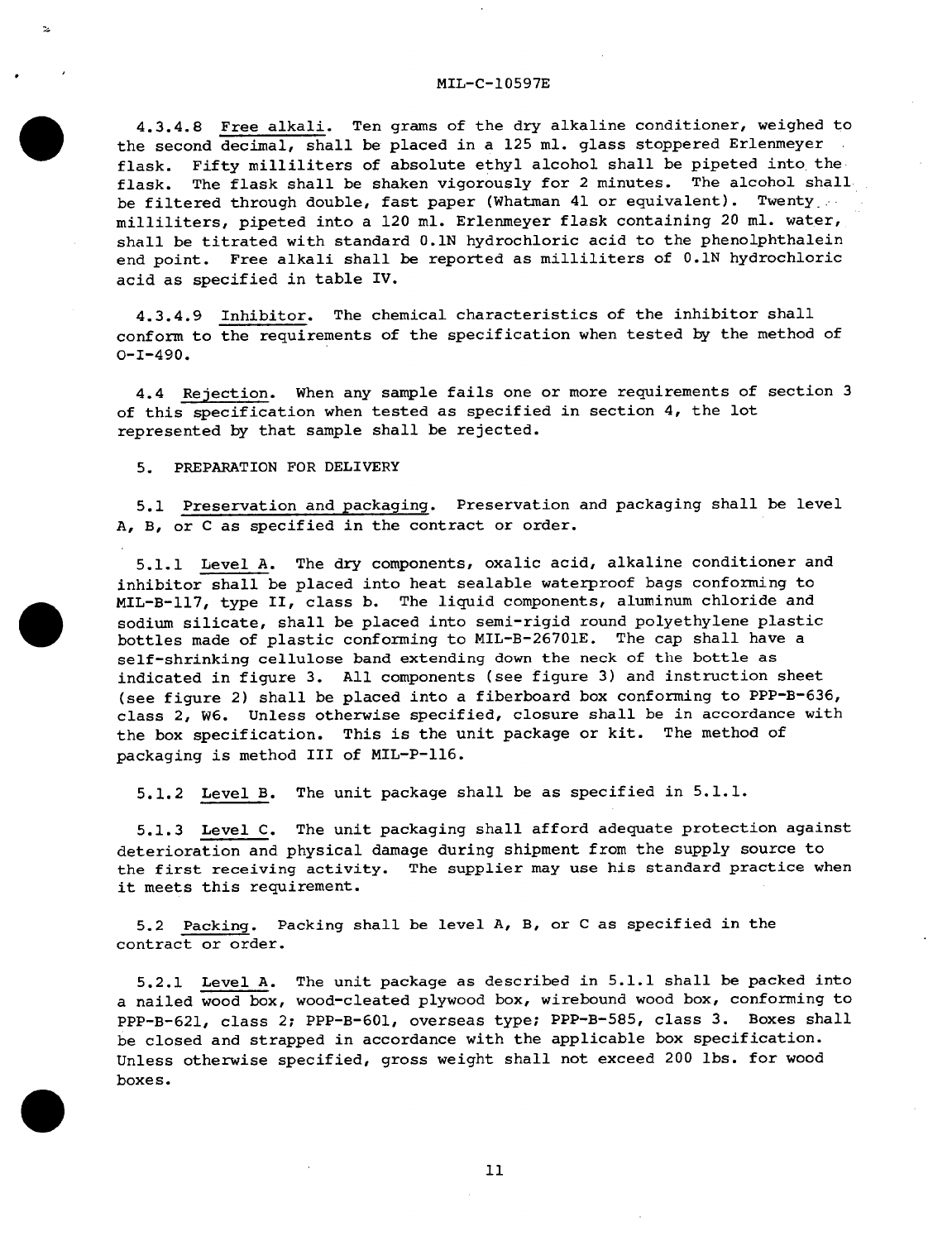**5.2.2 Level B. The unit package as described in 5.1.2 shall be packed into a nailed wood box, wood-cleated plywood box, wirebound wood box, wood-cleated fiberboard box or solid or corrugated fiberboard box conforming to PPP-B-621, a class 1; PPP-B-601, domestic type; PPP-B-585, class 1: PPP-B-591, domestic type, and PPP-B-636, class 1. Closure shall be in accordance with the applicable kox specification. Unless otherwise specified, gross weight shall not exceed 200 lbs. for wood boxes and 90 lbs. for fiberboard boxes.**

**5.2.3 Level C. The unit package as described in 5.1.3 shall ke packed in a manner to insure carrier acceptance and safe delivery at destination at the lowest transportation rate for such supplies, and conform to the requirements of the Uniform Freight Classification Rules or National Motor Freight Classification Rules, as applicable to the mode of transportation.**

**5.3 Marking. All shipping containers and unit packages shall be marked in accordance with requirements of MIL-sTD-129.**

**5.3.1 Instructions for use. The instructions for use shall be printed on both sides, if needed, on an 8 by** 10-1/2 **inch sheet of white bond paper. All printing will be in capital letters with the underlined words in 12 point type and all other in 10 point type. Wording for instructions shall be as shown in figure 2.**

**5.3.2 Component marking. Each component of the kit shall be marked as indicated in figure 3.**

**6. NoTEs**

**6.1 Intended use. The material covered by this specification comes in <sup>a</sup>** ● **kit consisting of a cleaning compound, a conditioner and an inhibitor. It is intended for use in motor vehicle engine cooling systems. It has** been **found that the conditioning treatment of silicate protecting and alkaline conditioning is essential following the cleaning process in order to deactivate the clean metal surface and to rid the system of corrosion products not removed by water flushing. When this is followed by the recommended inhibitor in the coolant, the radiator life is greatly increased.**

**6.2 Ordering data. Procurement documents should specify the following:**

**(a) Title, number and date of this specification.**

**(b) Level of packaging and packing required (see 5.1 and 5.2).**

**6.3 The use of granulated material instead of powdered material in the dxy alkaline conditioner is intended to prevent the packing of the conditioner in the container.**

**12**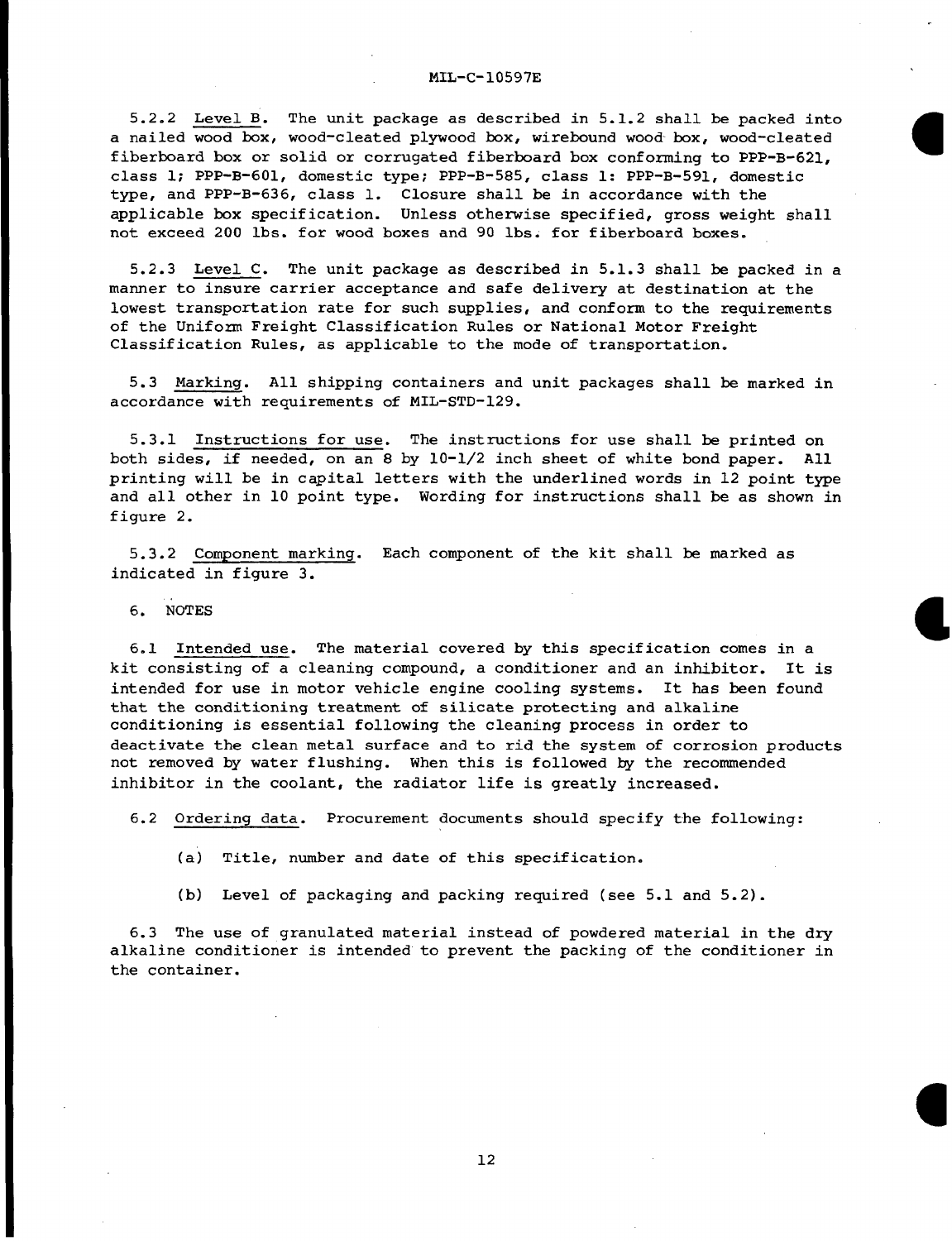**Custodian:**

 $A$ rmy - MR **Navy - SH Air Force - 68**

**Review activities: DLA - GS**

**User activities: Army - AT**

**Preparing activity: Army - MR**

**Project No. 6850-0727**

**(KBWP# ID-0278A/DIsK O1O3A. FOR AMMRC USE ONLY)**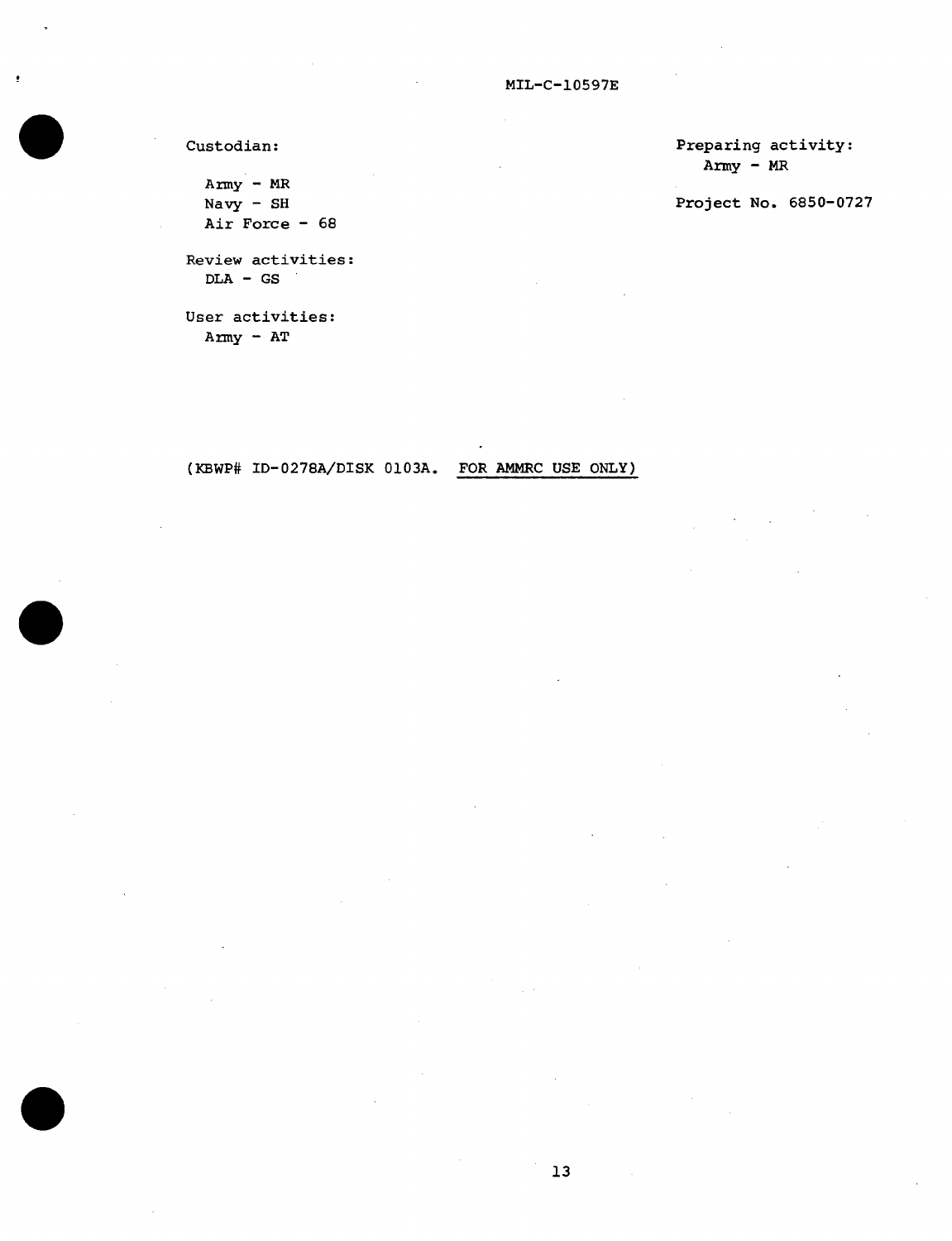$\ddot{\phantom{0}}$ 

 $\mathcal{L}^{\text{max}}$ 



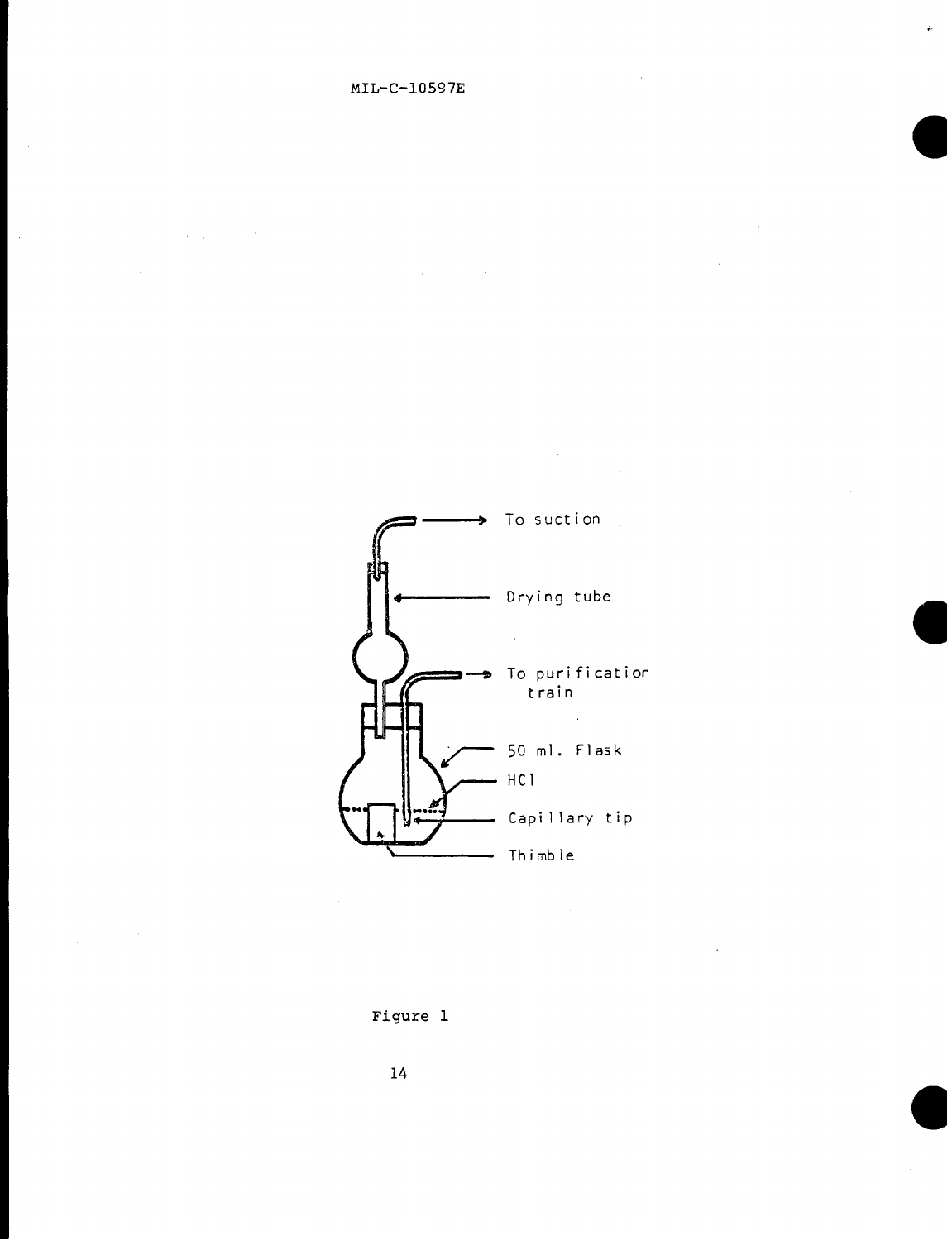# YiL-c-lo597E

### **INSTRUCTIONS FOR USE**

# **COOLING SYSTEMS MUST BE CLEANED, CONDITIONED, AND; INHIBITED**

:.

\*

**STEP 1 - CLEANING PROCESS.**

**THE CLEANER CONSISTS OF A DRY POWDER OXALIC ACID AND A LIQUID ALUMINUM CHLORIDE.**

# **CLEANING**

**'"DRAIN CONTENTS OF COOLING SYSTEM COMPLETELY. FILL WITH CLEAN WATER TO WITHIN 2 INCHES OF OVERFLOW. IDLE ENGINE UNTIL TEMPERATURE REACHES 160-180"F. POUR SLOWLY CONTENTS OF BAG MARKED "OXALIC ACID" INTO RAOIATOR. POUR CONTENTS OF BOTTLE MARKED "ALUMINUM CHLORIDE" INTO RADIATOR. IDLE ENGINE 20-25 MINUTES. USE: ONE KIT FOR 11 TO 22 QT. COOLING SYSTEM**

**Two KtTS FOR** 23 To **44 QT. COOLING SYSTEM**

**THREE KITS FOR 45 TO** 66 **QT. COOLING SYSTEM**

**BEST RESULTS ARE OBTAINED IF CLEANING TIME IS NO LONGER THAN 25 MINUTES.**

**FLUSHING**

**OPEN ALL DRAIN COCKS AND REMOVE ENGINE BLOCK DRAIN. FLUSH CONTINUALLY, FLOODING COOLING SYSTEM WITH CLEAN WATER. KEEP ENGINE RUNNING FOR 25 MINUTES.**

**CAUTION**

**CLEANING PROCESS MUST BE COMPLETED BEFORE CONDITIONING PROCESS IS BEGUN.**

**STEP 2 - CONDITIONING PROCESS**

**THE CONDITIONER CONSISTS OF A LIQUID SODIUM SILICATE AND A DRY POWDER ALKALINE CONDITIONER .**

**SILICATE PROTECTING**

**FILL COOLING SYSTEM WITH WATER. IDLE ENGINE UNTIL TEMPERATURE REACHES 160-180"F. SLOWLY ADD CONTENTS OF BOTTLE MARKED 'JSODIUM SILICATE". IDLE ENGINE FOR 15 MINUTES. DRAIN SYSTEM COMPLETELY.**

> **USE: TWO BOTTLES FOR COOLING SYSTEMS OF 22 TO 44 QTS. THREE BOTTLES FOR COOLING SYSTEMS OVER 44 QTS.**

### **ALKALINE CONDITIONING**

**FILL A** 5 **GALLON CAN TO WITHIN THREE QUARTERS INCH FROM THE TOP. ADD POWDER FROM BAG MARKED "ALKALINE CONDITIONER". EITHER STIR UNTIL DISSOLVED OR CLOSE CAN TIGHTLY AND IMMEDIATELY ROLL CAN BACK AND FORTH FOR** 5 **MINUTES. FILL SYSTEM WITH THIS SOLUTION. FOR OTHER SYSTEMS USE IN THIS PROPORTION OF 1 BAG FOR EACH** 5 **GALLONS OF WATER.**

**NOTE : SYSTEMS OF THE FOLLOWING CAPACITIES MAY BE FILLED WITH WATER, IDLED UNTIL -TEMPERATURE REACHES 160-180"F. AND THE DRY CONDITIONER ADDED DIRECTLY:**

**FOR** 18-22**QTS. - ADD DRY CONDITIONER FROM ONE KIT**

**36-44 QTS. - ADD DRY CONDITIONER FROM TWO KITS**

56-66 **QTS . - ADD DRY CONDITIONER FROM THREE KITS IDLE ENGINE FOR** 55-60 **MINUTES AFTER REAcHING** 160-180"F" **DRAIN SYSTEM COMPLETELY. REFILL SYSTEM WITH CLEAN WATER. IDLE ENGINE FOR** 15 **MINUTES. DRAIN COMPLETELY.**

STEP 3 - INHIBITING PROCESS

**FILL A 5 GALLON CAN TO-THREE QUARTERS INCH FROM THE TOP. ADD POWDER FROM THE BAG (10 OZ.) MARKED "INHIBITOR". EITHER STIR UNTIL DISSOLVED OR CLOSE CAN TIGHTLY AND IMMEDIATELY ROLL CAN BACK AND FORTH FOR 5 MINUTES. FILL CLEANED AND CONDITIONED SYSTEM WITH THIS SOLUTION. WHEN ANTIFREEZE Is usED> INSTEAD oF ADDING WATER, ADD THIS SOLUTION. FOR OTHER SYSTEMS, USE INHIBITOR IN SAME PRO-PORTION OF 10 OZ. FOR EACH 5 GALLONS OF WATER.**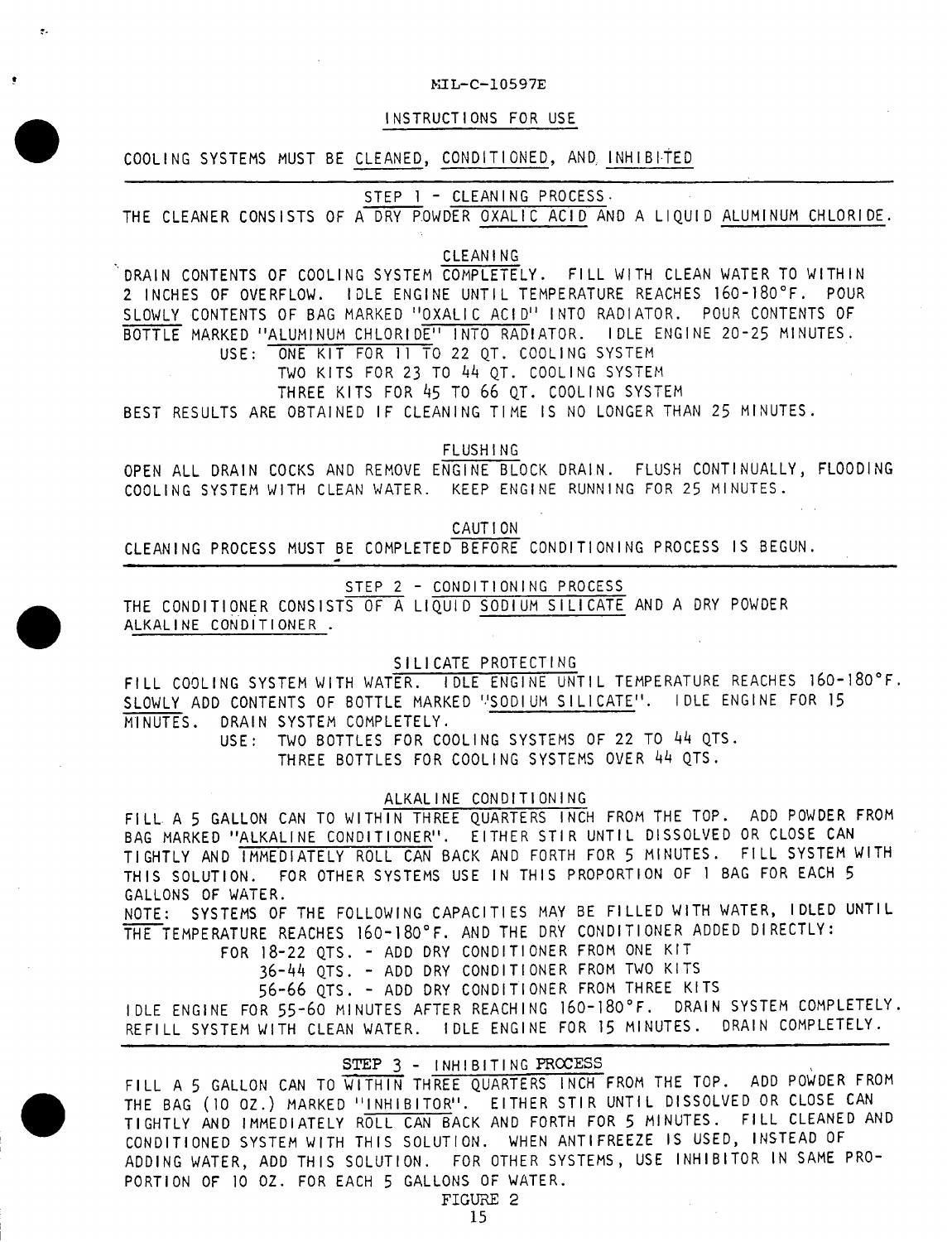

**NOTES : BOTTLES SHALL BE PLACED INTO UNIT KIT IN UPRIGHT POSITION INSIDE DIMENSIONS OF BOX, PPP-B-634 FOR UNIT KIT IS** 6x6x6

 $\overleftrightarrow{x}$ U.S. GOVERNMENT PRINTING OFFICE: 1983-705-040/5745

**FIGURE** 3